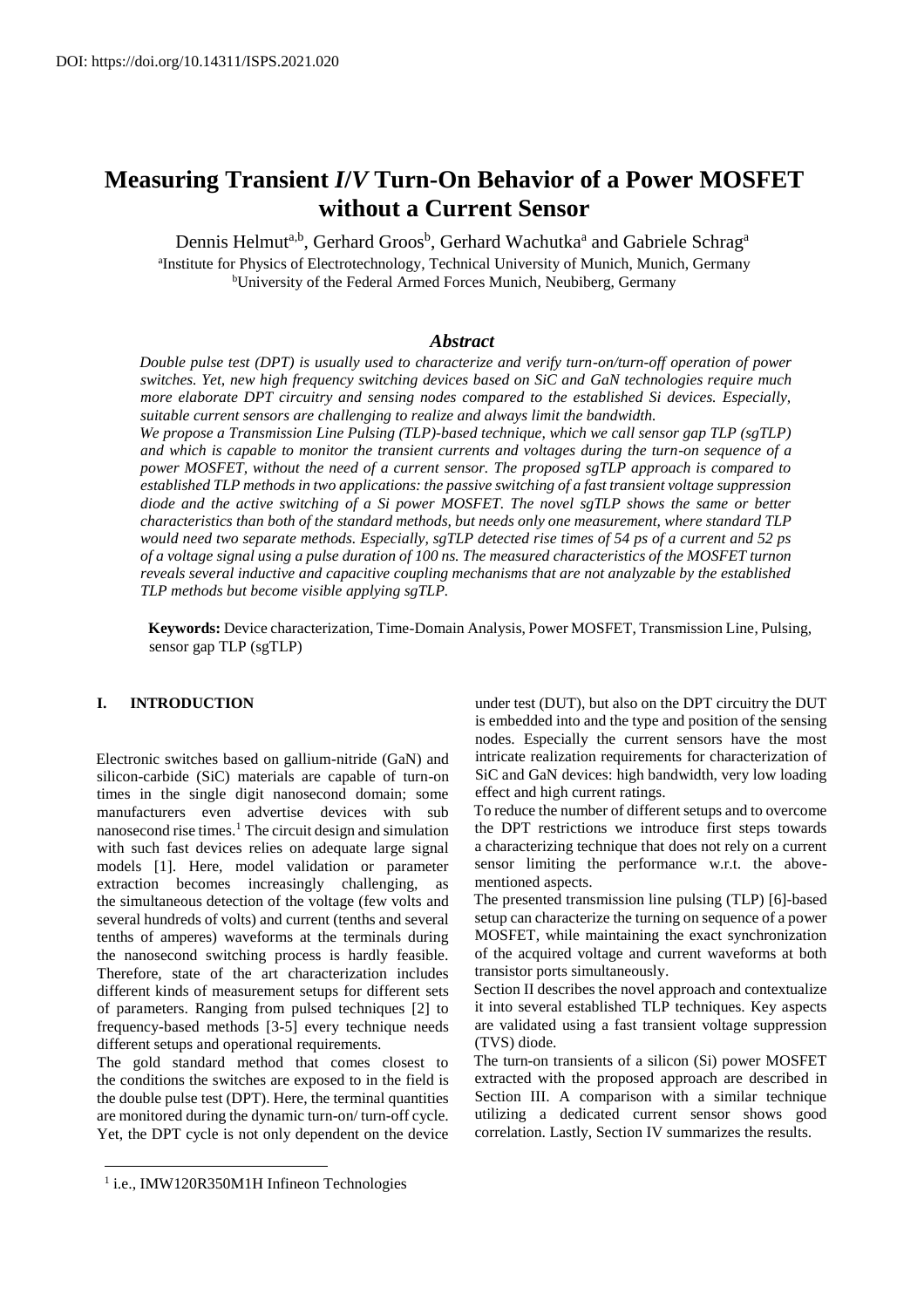

*Figure 1: Three different TLP setups with the same TVS diode as DUT2 : standard TLP, very fast TLP and sensor gap TLP. Each of the three sub-images illustrates the setup and the resulting current and voltage waveforms. Additionally, for very fast TLP and sensor gap TLP the acquired and synchronized excitation*  $v_e(t)$ *, the DUT response*  $v_r(t)$  *and the mathematical operations to compute the current and the voltage are depicted.*

## **II. TRANSMISSION LINE PULSING**

Many different forms of the TLP method evolved out of the initial method introduced by Maloney and Khurana in 1965 [7], which was the first description of a TLP method to characterize semiconductor devices in the fast ESD regime. This evolution was driven by requirements of signal resolution and new application fields [8]. Even so, all of them have a common feature: the pulse generator (or pulser) and waveguide (cable) with a constant impedance  $Z_0$  connecting the pulser to the DUT.

The pulser produces a very replicable short, constant voltage pulse  $v_{\rho}(t)$  with a fast-rising edge, which then travels along the cable to the DUT. There, in response to this excitation, the DUT generates a transient voltage waveform  $v_r(t)$ , which in turn travels into the opposite direction along the cable. According to the transmission line theory the superposition of the excitation and the response at the terminals yields the current and waveforms at the DUT.

The process of sensing the signals present in the system distinguishes the different TLP methods. For the analysis in this paper, the following three are important: standard TLP, very fast TLP and sensor gap TLP.

To illustrate the relevance and limitations of each method to the topic of transistor characterization, the applicable measurements setups and the prevalent signal waveforms are depicted in figure 1. A fast TVS diode as  $DUT^2$ shows pivotal effects: turn-on time in single nanosecond range with subsequent clamping of the voltage.

#### **Standard TLP**

The method in figure 1a is referred to as "standard" TLP or TLP (with any epithet) and is very similar to its primal origin. Here, current and voltage sensors are located near the DUT.

To understand the structure of the resulting standard TLP waveforms the following details must be considered:

- (1.) The sensors are placed as close as possible to the terminals of the DUT. Even so, there are unavoidable cable pieces between the sensors themselves and between the last sensor and the DUT. Deliberately, these must be as short as possible. Additionally, as the excitation  $v_e(t)$  and the DUT response  $v_r(t)$  are travelling in opposite directions, small misalignments result at the measuring points of the sensors.
- (2.) Both sensors generate a voltage signal proportional to the current or voltage present at their location. However, they utilize different measurement principles (current: transformer principle, voltage: resistive pickoff). This implies different transient responses, especially at the beginning of the sensor waveforms.

Moving from left (-5 ns) to right (15 ns) in figure 1a, the standard TLP voltage and current waveforms can be explained as follows:

The first part  $(-5 \text{ to } 0 \text{ ns})$  of the signals is just the incoming excitation  $v_{\rm e}(t)$  from the pulse generator, which is a constant voltage pulse with a fast-rising edge. Both voltage and current signals are not aligned (see explanation given in (1.) above) and there is no proper way to align them, as the  $v_{\rho}(t)$  and  $v_{\rho}(t)$  are travelling in opposite directions. In addition, the transient responses of the sensors are clearly different at the onset of the plateaus, which is due to remark (2.).

From 0 ns onward the actual signal from the TVS DUT establishes. The voltage sensor registers a sudden drop followed by a rising edge with a small overshoot until the voltage settles to the clamping value of around 7 volts with an additional small voltage ringing in the plateau at

<sup>&</sup>lt;sup>2</sup> TVS Diode: "ESD5V3S1U-02LRH" Infineon Technologies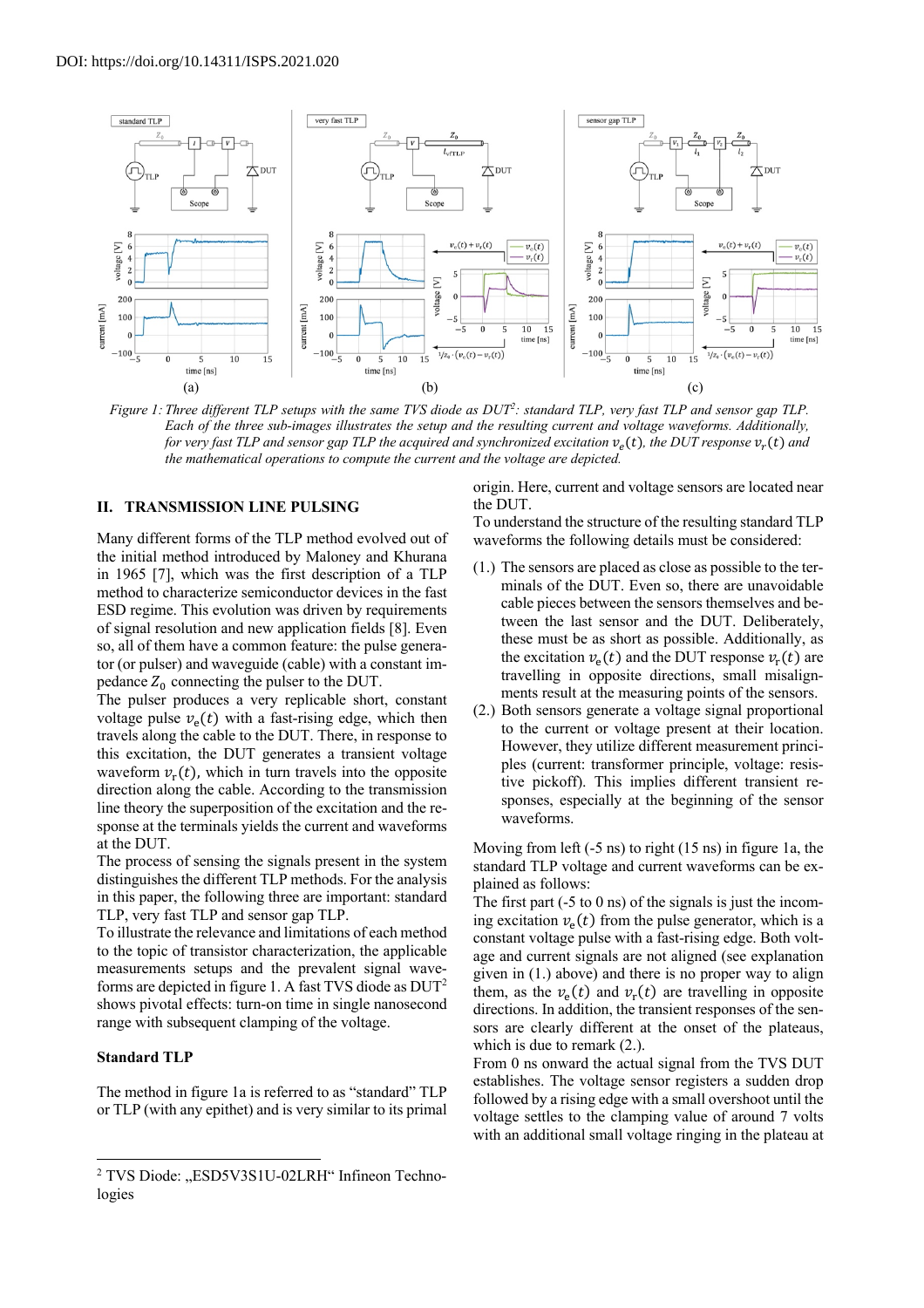about 4 ns (which will turn out to be an artefact). The current waveform shows a peak around 0 ns (during the voltage rise) with a drop to approx. 65 mA afterwards and a similar ringing at about 4 ns.

The TVS DUT turns on during the first nanosecond (0 to 1 ns). At that time, the voltage and current are determined by the charging process intrinsic capacitance of the diode until it switches to the conduction mode, where current and voltage are set by its DC characteristic.

The sensor signals do not represent this reactive turn-on behavior properly, as the misalignments (1.) and unequal sensor specific influences (2.) do disturb the first 10 ns in this measurement setup. Therefore, in standard TLP the data is usually extracted only after some nanoseconds, i.e. in the non-reactive part at the end of the pulse. Thus, the waveforms deduced by the standard TLP resemble the quasi-static DUT characteristics without second order effects like i.e., self-heating.

#### **Very Fast TLP**

If more information about the reactive DUT behavior at the beginning of the excitation is needed, the temporal resolution can be increased using very fast TLP (vfTLP). The core idea driving this method is that as soon as the exact waveforms of the excitation  $v_{\rm e}(t)$  and the DUT response  $v_r(t)$  are known, both current and voltage transients can be calculated by superimposing the signals. Therefore, the main goal is to extract the excitation signal  $v_e(t)$  and response  $v_r(t)$  of the DUT separately.

To do so, vfTLP uses only one voltage sensor and a long cable between the sensor and the DUT. The cable length  $l_{\text{vfTLP}}$  is chosen long enough to ensure that  $v_{\text{e}}(t)$  and  $v_r(t)$  do not overlap at the location of the sensor. Since the current information is redundant in this setup and current sensors usually tend to have lower bandwidth ratings, the current sensor is omitted.

The figure 1b shows the vfTLP setup with the resulting voltage and current waveforms at the DUT for the same TVS diode<sup>2</sup> as before. Also shown are the synchronized waveforms of the excitation  $v_{\rho}(t)$  and the DUT response  $v_r(t)$ , from which the voltage and the current are calculated.

Using vfTLP, the turn-on process of the TVS diode is determinable in more detail: a capacitive signal at the beginning is followed by the clamping behavior. The current rise time is determined as 145 ps, corresponding to the TLP pulse onset. Additionally, the resolution is sufficient to unveil a small inductive voltage peak during the rising current edge due to the conductors to the DUT. Moreover, the small voltage overshoot and the ringing in the plateaus (see at 2 ns and 4 ns in standard TLP waveforms) is not present.

The principal limitations of vfTLP are the cable length  $(l_{\text{vfTI P}})$  between the sensor and the DUT needed to separate  $v_e(t)$  and  $v_r(t)$ , which depends on the pulse duration. With common cable delays of about 4 ns/m, several meters of cable are needed for pulses longer than about 10 ns. Since long cables distort high bandwidth signals, state of the art vfTLP methods produces useful results

only with pulse durations in the range of a single digit nanosecond regime.

#### **Sensor Gap TLP**

The sensor gap TLP method (sgTLP) was developed to overcome the pulse duration restriction of vfTLP, while keeping its high temporal resolution. As depicted in figure 1c, sgTLP uses two voltage sensors, separated by a well-known cable with a length of less than a meter. The cable connecting the DUT can be even shorter, so that the total cable length corresponds to delays of about 5 ns, but the method allows considerably longer pulse widths (e.g. 100 ns and more).

A sophisticated algorithm [10] combines both voltage signals to separate the excitation  $v_e(t)$  from the DUT response  $v_r(t)$ , even if they overlap at the locations of the sensors. Thus, with the sgTLP method, useful pulse durations are independent of the cable lengths. The basic algorithm is described in the appendix.

The graphs below the sgTLP setup in figure 1c show the extracted pulses of the excitation  $v_e(t)$  and the DUT answer  $v_r(t)$ , as well as the resulting current and voltage transients.

The voltage and currents are almost identical to the vfTLP waveforms during the duration of the vfTLP pulse, showing the quality of the sgTLP algorithm. The current rise time amounts to 153 ps, corresponding to the vfTLP value within less than one sampling period (12.5 ps) and again representing the pulse onset. Moreover, like in vfTLP, the ringing observed in standard TLP data is not present and the inductive voltage peak is visible in sgTLP, too.

But while the vfTLP pulse ends after 5 ns, much longer pulses can be used in the novel sgTLP method. Figure 1c shows only the first 15 ns of a 100 ns pulse for clarity, longer transients are discussed below.

As the sgTLP method does not rely on a bandwidth limiting current probe and employs shorter cables, the overall bandwidth of the setup can be higher in comparison to both standard TLP and vfTLP.

In conclusion, this study shows that sgTLP is superior to both standard TLP and vfTLP, as it combines the advantages of either world: very fast transients and long pulses. The sgTLP waveforms show the TVS' fast turnon characteristics, also present in vfTLP, together with the quasi-static characteristics prevalent in the standard TLP data. The current rise times measured in this TVS experiment by vfTLP and sgTLP match within one sampling point and represent the excitation pulse rise time of 150 ps. In the standard TLP data, the rising edges are not accessible due to the described artefacts.

Nonetheless, the extraction algorithm for sgTLP with its required calibration increases the level of complexity.

## **III. USING TLP TO TURN-ON A POWER MOSFET**

In a double pulse test (DPT) the initial condition of the DUT drain voltage is set in a predefined manner prior to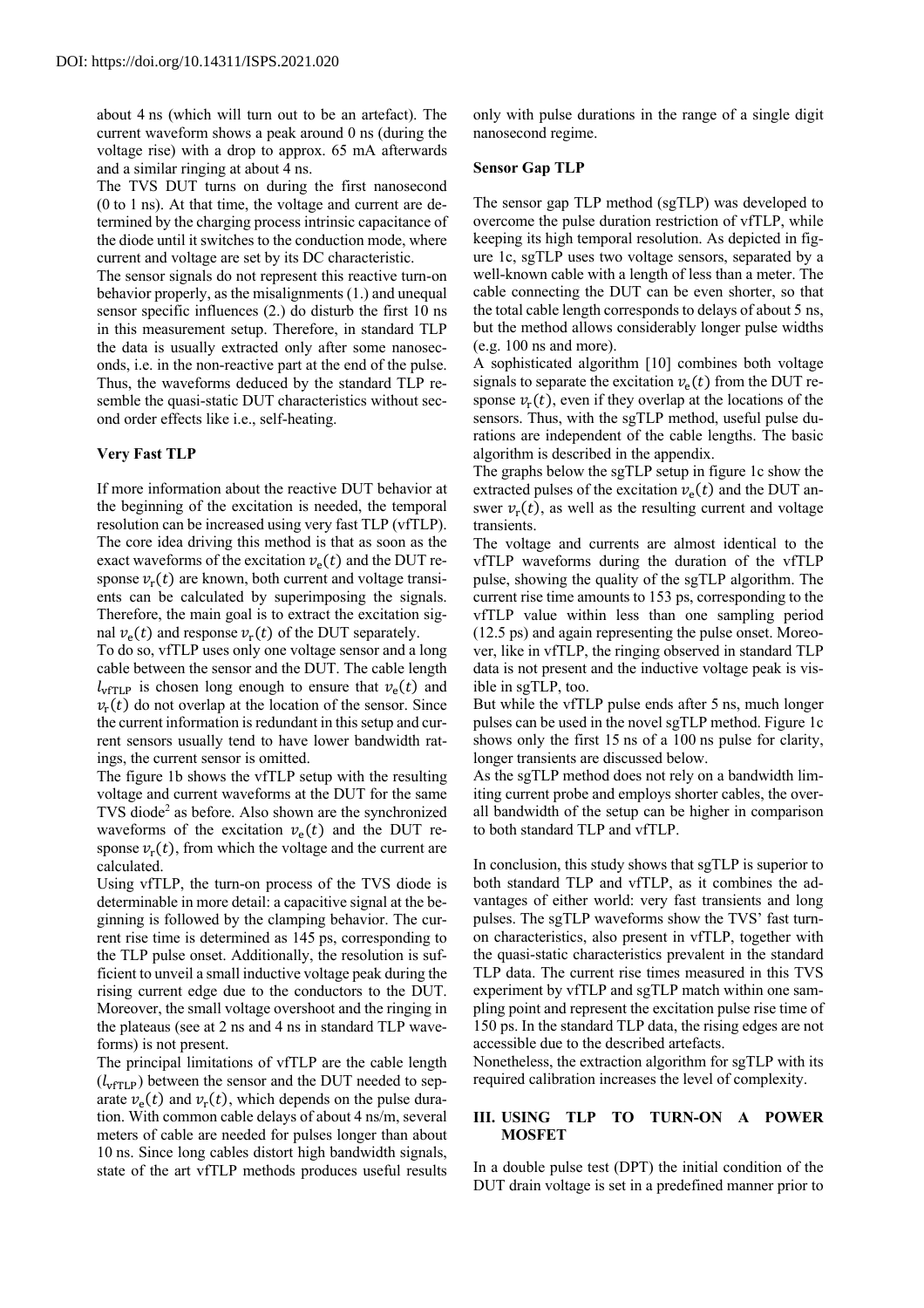

*Figure 2: Measurement setup for the turn-on experiment with standard TLP and sgTLP methods.*

starting of the turn-on sequence. How the device behaves during a fast ramp up for that condition is not accessible by measurement but can be very valuable for the characterization [9]. The TLP methods can be used to monitor both sequences: the settling of the drain voltage and the subsequent turning on of the device.

The following section describes the measurement setup for the turn-on of a Si power MOSFET<sup>3</sup> with standard TLP and sgTLP methods. This experiment inter alia directly compares the current waveforms acquired with a dedicated current sensor (standard TLP) and by the indirect current measurement (sgTLP).

#### **Measurement Setup**

As the desired turn-on sequences have durations of few nanoseconds, the following prerequisites are important:

- A. Each transistor port needs a separate excitation with different amplitudes.
- B. The excitation of the gate branch must be delayed with respect to the drain excitation, so there is enough time to set the drain voltage before the gate excitation initiates the turn-on process.

Figure 2 depicts the setup for the turn-on experiment with standard TLP and sgTLP setup separated by switches, so both experiments can be performed in succession. A TLP pulser system produces a single excitation with a high amplitude. This pulse is then split into two branches by a set of a power divider (PD) and attenuators (Att) to meet the first experiment prerequisite (see A.); the maximum voltages that can be acquired in the drain and gate branch are 200 V and 30 V, respectively. The attenuators have a second purpose besides setting of the amplitudes: without them there would be disruptive crosstalk between the drain and the gate branch.

In each branch there are two sensors; two voltage sensors for the sgTLP setup and a close-by current and voltage sensor combination for the standard TLP method.



*Figure 3: Transient current and voltage waveforms at the gate port (top) and the drain port (bottom) of a power MOSFET3 during the turn-on experiment.*

The second experiment prerequisite (see B.) is ensured by the additional delay line  $l_d$  in the gate branch that introduces a time difference of about 20 ns between the drain and gate excitations. Each port of the MOSFET is connected with RF needles (pitch of 0.5 mm and 40 GHz bandwidth) guaranteeing proper pulse polarities and grounding. The DUT packaged in a D<sup>2</sup>Pak is soldered onto a PCB with about 1.5 cm copper lines.

#### **Experimental Results**

Figure 3 illustrates the average (50 pulses) transient evolution of the terminal voltages and currents during the turn-on experiments for the standard TLP and sgTLP setups. For standard TLP, the incoming pulses again occur as artefacts in the drain and gate signals at about 0 ns and 20 ns, respectively. Those artefacts mask features that are clearly visible in the sgTLP data.

The pulse enters the drain path of the DUT at  $t \approx 4$  ns, starting the charging of the output capacitance until  $t \approx$ 38 ns. Around that time, the delayed gate pulse (starting at  $t \approx 23$  ns) has charged the gate to the threshold voltage and the transistors turns on during about 22 ns.

Taking a closer look, additional more or less subtle features are evident. Starting at  $t = 0$  ns the sgTLP waveforms clearly show a voltage peak in  $V_{GS}$  and  $V_{DS}$  around

<sup>&</sup>lt;sup>3</sup> Si Power MOSFET: "IRFSL4127PbF" Infineon Technologies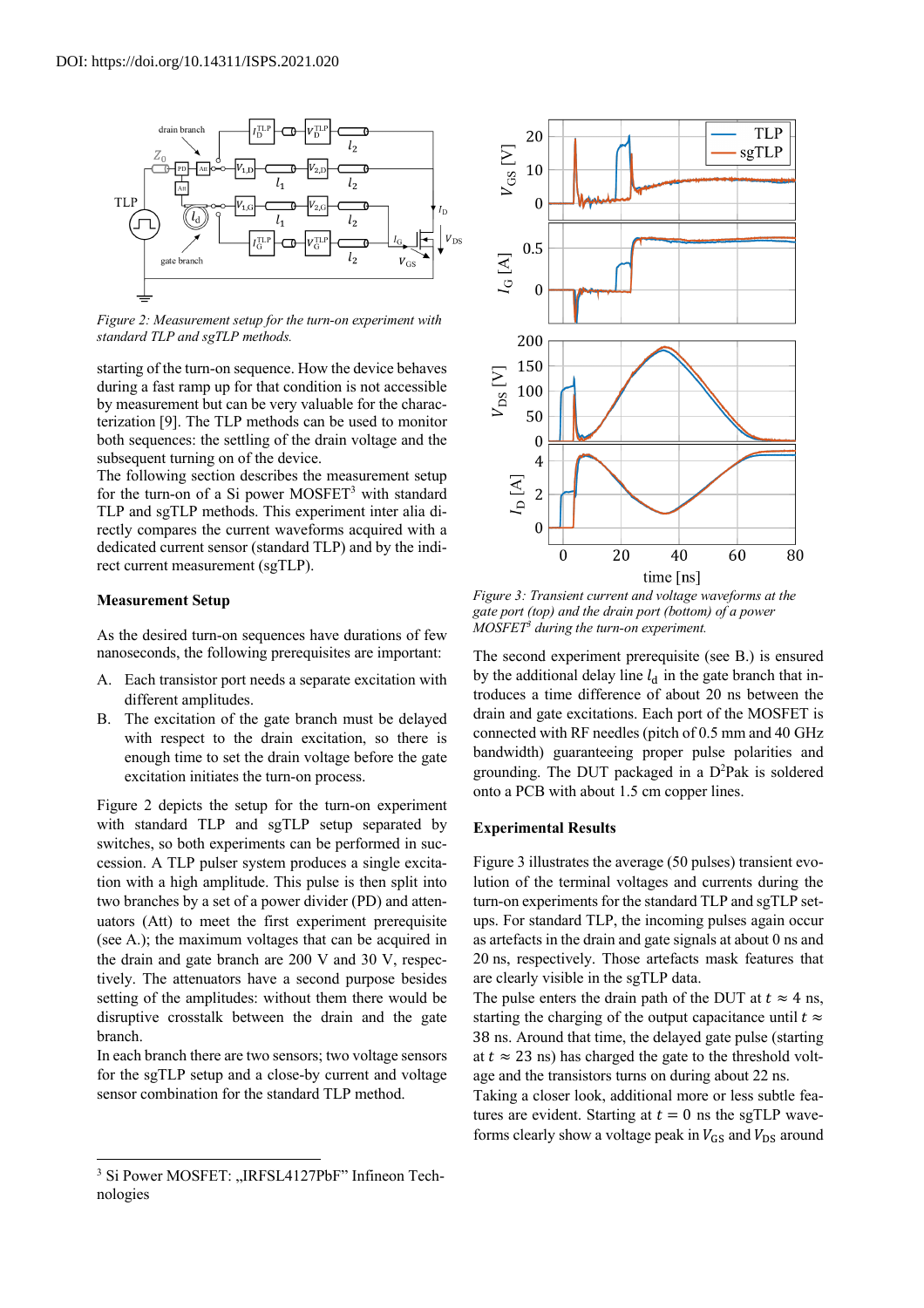$t \approx 3$  ns. The cause of this peak is the rising current edge at the drain terminals up to 4 A in around 0.2 ns. Due to the inductance of the PCB lines and bonding wires in the drain path, the current rise is limited and an inductive voltage peak manifests in  $V_{DS}$ .

At the same time, the gate electrode exhibits a positive voltage and a negative current peak. As there is no incoming signal at the gate terminals, this gate waveform can be interpreted as magnetic coupling from the drainsource current loop to the gate-source loop.

From here onwards, the  $V_{DS}$  and  $I_D$  curves show the described capacitive charging behavior of the output capacitance towards about 200 V. Simultaneously, the gate electrode exhibits an increase in voltage due to the capacitive voltage divider between the miller capacitance and the gate source capacitance. Having a positive voltage at the gate terminal and no external excitation at the gate source port, a negative current flows into the  $Z_0$  impedance cable.

At around 23 ns the gate excitation arrives at the gate port. An inductive voltage peak is evident that can be used to analyze the gate path inductance. As this voltage peak at the gate port subsides, the excitation of 30 V together with the  $Z_0 = 50 \Omega$  impedance of the cable acts as a constant 0.6 A current source for the gate. This current is charging the input capacitance until  $t \approx 38$  ns, where the threshold voltage of around 5 V is reached and the turn-on sequence starts. Due to the relatively small gate current the  $V_{GS}$  remains at the miller plateau for another 20 ns while  $V_{DS}$  decreases and  $I_D$  rises to the values given by the transfer characteristics of the transistor.

## **Comparison of TLP and sgTLP Waveforms**

As the  $V_{GS}$  curves in Figure 3 (top) show, the gate delay is slightly longer in the sgTLP setup. This leads to a delayed turn-on instant and, thus, to a higher maximum drain-source voltage. The difference in the gate branch delays is caused by laboratory restrictions for the cables and adaptors and is below one nanosecond.

Additionally, starting with the turn-on of the transistor, both gate and source currents become slightly higher in sgTLP than in standard TLP. A similar difference can be observed for the TVS diode described above (not shown), where the currents from sgTLP match those from vfTLP, but the standard TLP currents are slightly lower. Those discrepancies are still under investigation but seem to stem from the differences of the setups' components.

In summary, the waveforms produced by both methods match very well during the entire turn-on sequence. The inductive crosstalk to the gate loop is observable in both TLP signals, but the primary effects during the excitations' rising edges are masked in the standard TLP data, as the unavoidable distances in the setup generate artefacts just at exact this time.

For standard TLP, further attention must be paid when aligning currents and voltages in a signal path, because incoming and reflected pulses have different timings in the voltage and current sensor, respectively.

In contrast, sgTLP avoids those disadvantages by design, as the mentioned artefacts are not present in the sgTLP waveforms. Temporal resolution is increased and reveals additional information i.e., inductive and capacitive signals and crosstalk. Also, the synchronization of voltage and current in each path is more accurate, due to the manner the sgTLP waveforms are generated.

Utilizing the mentioned crosstalk, the very first peak of  $I_G$  and  $V_{GS}$  reveals the rise time characteristics of the respective sensor itself, undisturbed by the reflections in standard TLP. The rise times of the negative current peak are 75 ps for standard TLP and 54 ps for sgTLP, the rise time of the voltage peak is 52 ps for both methods.

The data clearly show the reduced bandwidth of the current probe in standard TLP. In sgTLP, however, the current detection rise time matches the value of the voltage measurement (in both setups) and reaches the scope limit of 50 ps, impressively showing the potential of the new method.

#### **IV. SUMMARY**

We proposed a novel Transmission Line Pulsing (TLP) based method, the so-called "sensor gap TLP" (sgTLP) that is able to monitor voltage and current transients, e.g. during the turn-on sequence of a power MOSFET, for sufficiently long times and with very high temporal resolution of 54 ps or less, for both voltage and current detection.

Instead of using a dedicated current sensor, two spatially separated voltage sensors are utilized to extract voltage and current transients at the terminals of the DUT.

Using a fast TVS diode as DUT, the proposed approach could be directly compared to established TLP methods and its very good performance could be shown for fast transients as well as for long pulses.

These findings could be further confirmed by analyzing the turn-on sequence of a Si power MOSEFT with sgTLP and a current-sensor-utilizing standard TLP setup. Applying two unequal and shifted excitations to the drain and gate terminals, the transient evolution of voltages and currents during the establishing biasing process and the subsequent turning on of the transistor could be recorded. Both approaches (with and without current probe) showed the expected general turn-on behavior. However, only sgTLP showed additional details that were masked in the current-sensor-based approach.

Thus, the noval "sensor gap TLP" (sgTLP) combines both the ability to apply "long" pulses of 100 ns or more and a very high temporal resolution of 54 ps or less. This is a promising approach, especially for the analysis of present-day fast power semiconductor devices or modules.

## **REFERENCES**

[1] H. A. Mantooth, K. Peng, E. Santi and J. L. Hudgins: Modeling of Wide Bandgap Power Semiconductor Devices—Part I, IEEE Transactions on Electron Devices, vol. 62, no. 2, pp. 423-43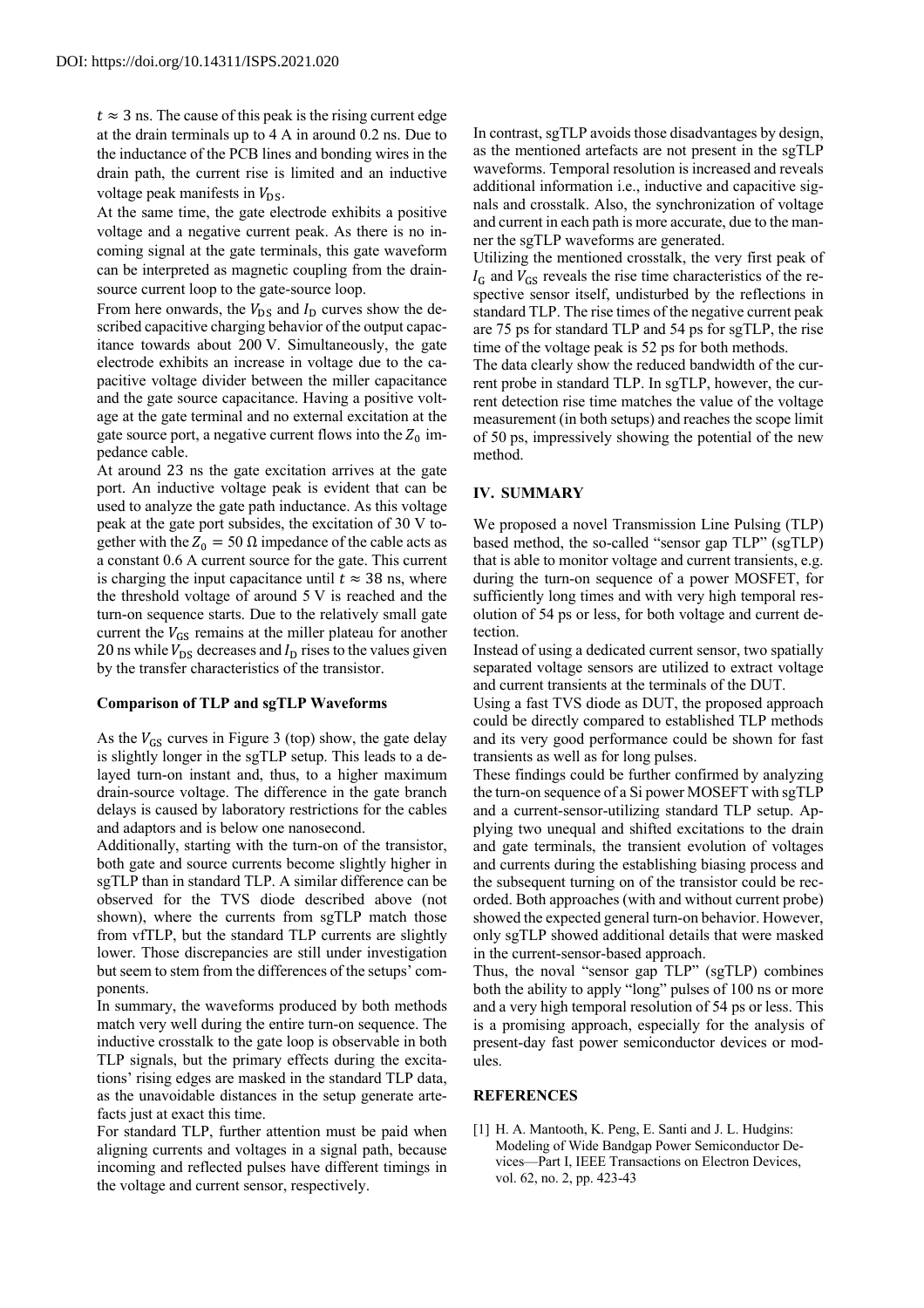- [2] A. Endruschat *et al*.: Application-related characterization and theoretical potential of wide-bandgap devices, 2017 IEEE 5th Workshop on Wide Bandgap Power Devices and Applications (WiPDA), 2017, pp. 98-104
- [3] T. Funaki, N. Phankong, T. Kimoto and T. Hikihara: Measuring Terminal Capacitance and Its Voltage Dependency for High-Voltage Power Devices, IEEE Transactions on Power Electronics, vol. 24, no. 6, 2009, pp. 1486-1493
- [4] Z. Zhao *et al*.: Voltage-Dependent Capacitance Extraction of SiC Power MOSFETS Using Inductively Coupled In-Circuit Impedance Measurement Technique, IEEE Transactions on Electromagnetic Compatibility 2019, 2019, 2019 pp. 1–7
- [5] C. Salcines, B. Holzinger, and I. Kallfass: Characterization of Intrinsic Capacitances of Power Transistors Under High Current Conduction Based on Pulsed S-Parameter Measurements, 2018 IEEE 6<sup>th</sup> Workshop on Wide Bandgap Power Devices and Applications (WIPDA), 2018, pp. 180–184
- [6] W. Simbuerger, D. Johnsson and M. Stecher: High Current TLP Characterisation: An Effective Tool for the Development of Semiconductor Devices and ESD Protection Solutions, ARMMS RF & Micro-wave Society, 2012
- [7] T. Maloney and N. Khurana: Transmission line pulsing techniques for circuit modeling of ESD phenomena, proc. EOS/ESD Symposium, vol 7, 1985, p. 49–54.
- [8] D. Trémouilles *et al*.: Transient-TLP (T-TLP): A simple method for accurate ESD protection transient behavior measurement, 2013 35th Electrical Overstress/Electrostatic Discharge Symposium, 2013, pp. 1-10.
- [9] D. Helmut, G. Wachutka and G. Groos: Extracting Large-Signal Transient Characteristics of Power Electronic Devices Using Nanosecond Pulsing Techniques, 2018 20th European Conference on Power Electronics and Applications (EPE'18 ECCE Europe), 2018
- [10] D. Helmut and G. Groos: "Apparatus and method for determining a response of a device under test to an electrical pulse generated by a pulse generator ", European patent application 20 201 004.7

Addresses of the authors

| Dennis Helmut,    | dennis.helmut @tum.de         |
|-------------------|-------------------------------|
| Gerhard Groos,    | gerhard.groos@unibw.de        |
| Gerhard Wachutka. | wachutka@tep.ei.tum.de        |
| Gabriele Schrag,  | $schrag(\hat{\omega})$ tum.de |

## **APPENDIX: BASIC ALGORITHM FOR SGTLP**

Figure A.1 (top) shows the measurement setup for sensor gap TLP (sgTLP) and the corresponding voltage waveforms of sensors  $V_1$  and  $V_2$ . To illustrate the core idea of the separation algorithm clearer, the load is an inductance followed by a resistor with value of the systems characteristic impedance  $Z_0$ .

The sensor signals represent overlapping pulser excitation  $v_{\rm o}(t)$  and DUT answer  $v_{\rm r}(t)$ , but the cables ensure different time shifts. The time shifts are determined as follows:



*Figure A.1: Basic principle of sgTLP algorithm to separate*   $v_e(t)$  and  $v_r(t)$ .

*Top: sgTLP setup with suitable DUT*  $(L + Z_0)$  *and the corresponding voltage waveforms of each voltage sensor*  $V_1$  $and V<sub>2</sub>$ .

*Bottom: the first three steps of the sgTLP algorithm.*